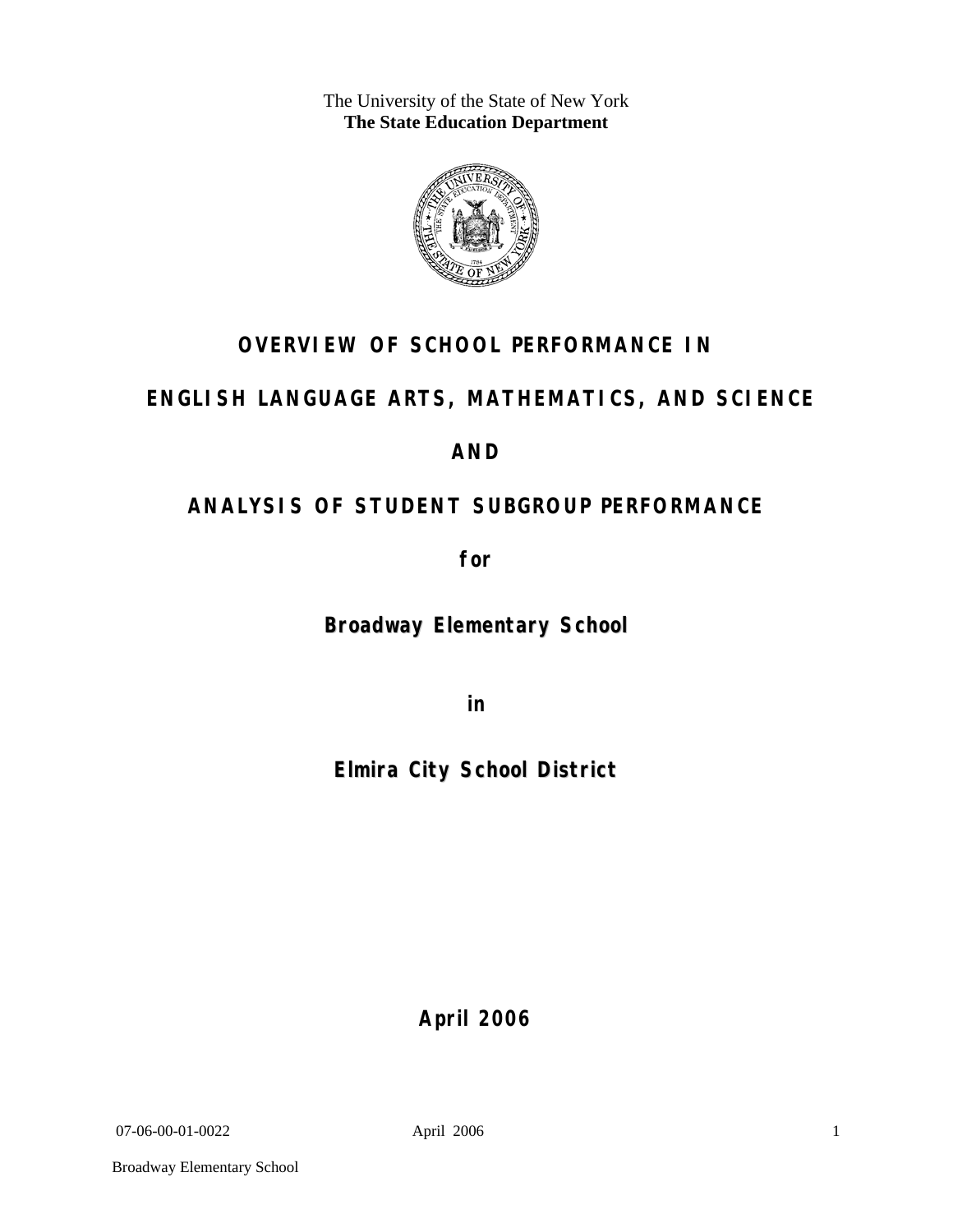#### **THE UNIVERSITY OF THE STATE OF NEW YORK**

#### **Regents of The University**

| Tonawanda             |
|-----------------------|
| Hollis                |
| New Rochelle          |
| Peru                  |
| <b>North Syracuse</b> |
| New York              |
|                       |
| Buffalo               |
| Hartsdale             |
| Albany                |
| <b>Bronx</b>          |
| <b>Binghamton</b>     |
| Rochester             |
| New York              |
| <b>Brooklyn</b>       |
| <b>Great Neck</b>     |

#### **President of The University and Commissioner of Education**

RICHARD P. MILLS

**Interim Deputy Commissioner for Elementary, Middle, Secondary and Continuing Education**  JEAN STEVENS

#### **Assistant Commissioner for Standards, Assessment and Reporting**  DAVID M. ABRAMS

#### **Coordinator, Information and Reporting Services**

MARTHA P. MUSSER

The State Education Department does not discriminate on the basis of age, color, religion, creed, disability, marital status, veteran status, national origin, race, gender, genetic predisposition or carrier status, or sexual orientation in its educational programs, services and activities. Portions of this publication can be made available in a variety of formats, including braille, large print or audio tape, upon request. Inquiries concerning this policy of nondiscrimination should be directed to the Department's Office for Diversity, Ethics, and Access, Room 530, Education Building, Albany, NY 12234. **Requests for additional copies of this publication may be made by contacting the Publications Sales Desk, Room 309, Education Building, Albany, NY 12234.** 

Please address all correspondence about this report that is not related to data corrections to:

*School Report Card Coordinator Information and Reporting Services Team New York State Education Department Room 863 EBA 89 Washington Avenue Albany, NY 12234*  E-mail: *RPTCARD@mail.nysed.gov*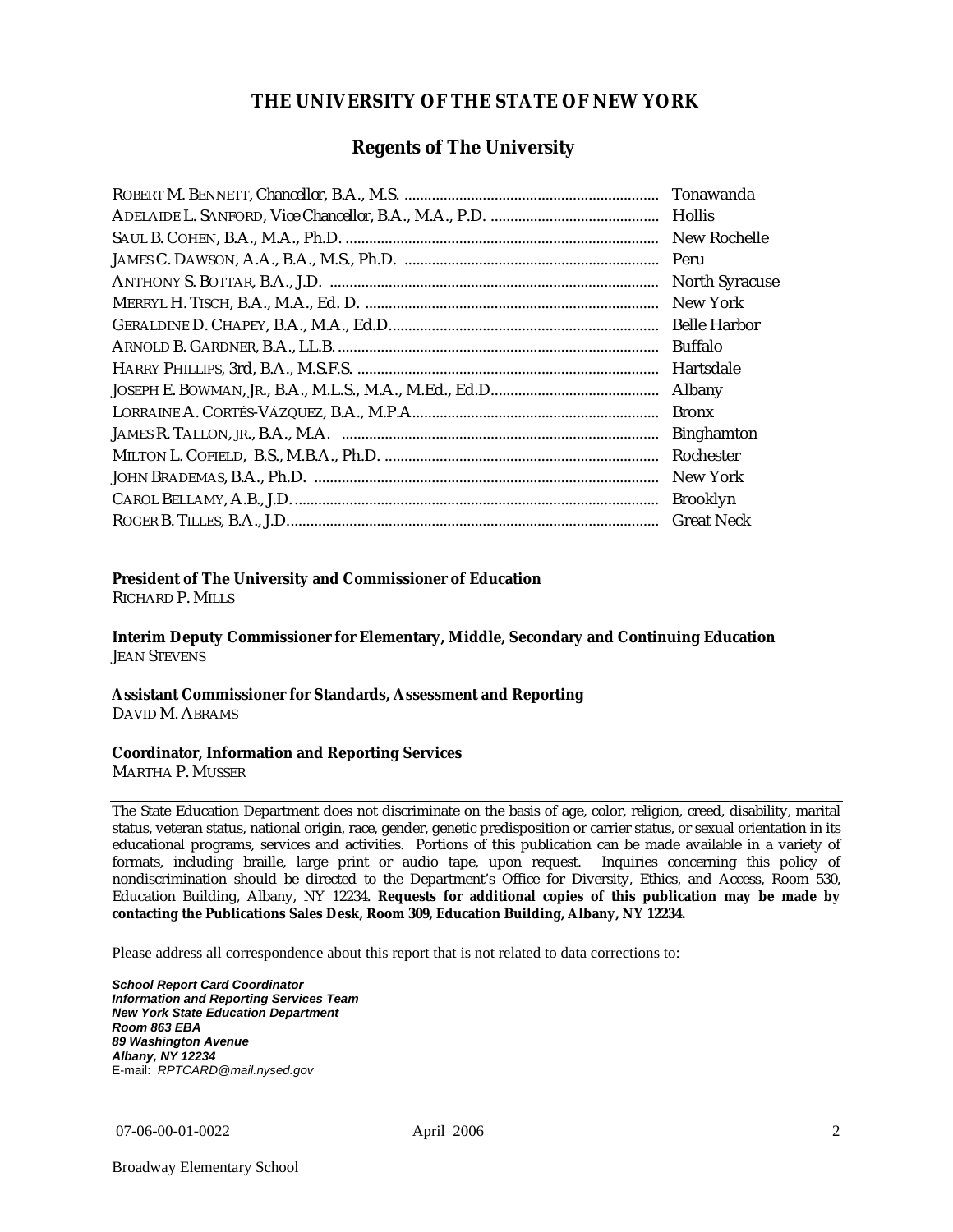The *New York State School Report Card* is an important part of the Board of Regents effort to raise learning standards for all students. It provides information to the public on student performance and other measures of school and district performance. Knowledge gained from the school report card on a school's strengths and weaknesses can be used to improve instruction and services to students.

The *New York State School Report Card* consists of three parts: the *Overview of School Performance in English Language Arts, Mathematics, and Science and Analysis of Student Subgroup Performance,* the *Comprehensive Information Report,* and the *Accountability Status Report*. The *Overview and Analysis* presents performance data on measures required by the federal No Child Left Behind Act: English, mathematics, science, and graduation rate. Performance data on other State assessments can be found in the *Comprehensive Information Report*. The *Accountability Status Report* provides information as to whether a school is making adequate progress toward enabling all students to achieve proficiency in English and mathematics.

State assessments are designed to help ensure that all students reach high learning standards. They show whether students are getting the foundation knowledge they need to succeed at the elementary, middle, and commencement levels and beyond. The State requires that students who are not making appropriate progress toward the standards receive academic intervention services.

In the *Overview*, performance on the elementary- and middle-level assessments in English language arts, mathematics, and science is reported in terms of mean scores and the percentage of students scoring at each of the four levels. These levels indicate performance on the standards from seriously deficient to advanced proficiency. Regents examination scores are reported in four score ranges. Scores of 65 to 100 are passing; scores of 55 to 64 earn credit toward a local diploma (with the approval of the local board of education). Though each elementary- and middle-level assessment is administered to students in a specific grade, secondary-level assessments are taken by students when they complete the coursework for the core curriculum. Therefore, the performance of students at the secondary level is measured for a student cohort rather than a group of students at a particular grade level. Students are grouped in cohorts according to the year in which they first entered grade 9.

The assessment data in the *Overview and Analysis* are for all tested students in the school, including general-education students and students with disabilities. In the *Overview*, each school's performance is compared with that of schools similar in grade level, district resources, and student needs as indicated by income and limited English proficiency (LEP) status. Each district's performance is compared with that of all public schools statewide. In the *Analysis*, performance is disaggregated by race/ethnicity, disability status, gender, LEP status, income level, and migrant status.

Explanations of terms referred to or symbols used in this part of the school report card may be found in the glossary on the last page. Further information on the school report card may be found in the guide, *Understanding Your School Report Card: April 2006*, available on the Information and Reporting Services Web site at www.emsc.nysed.gov/irts.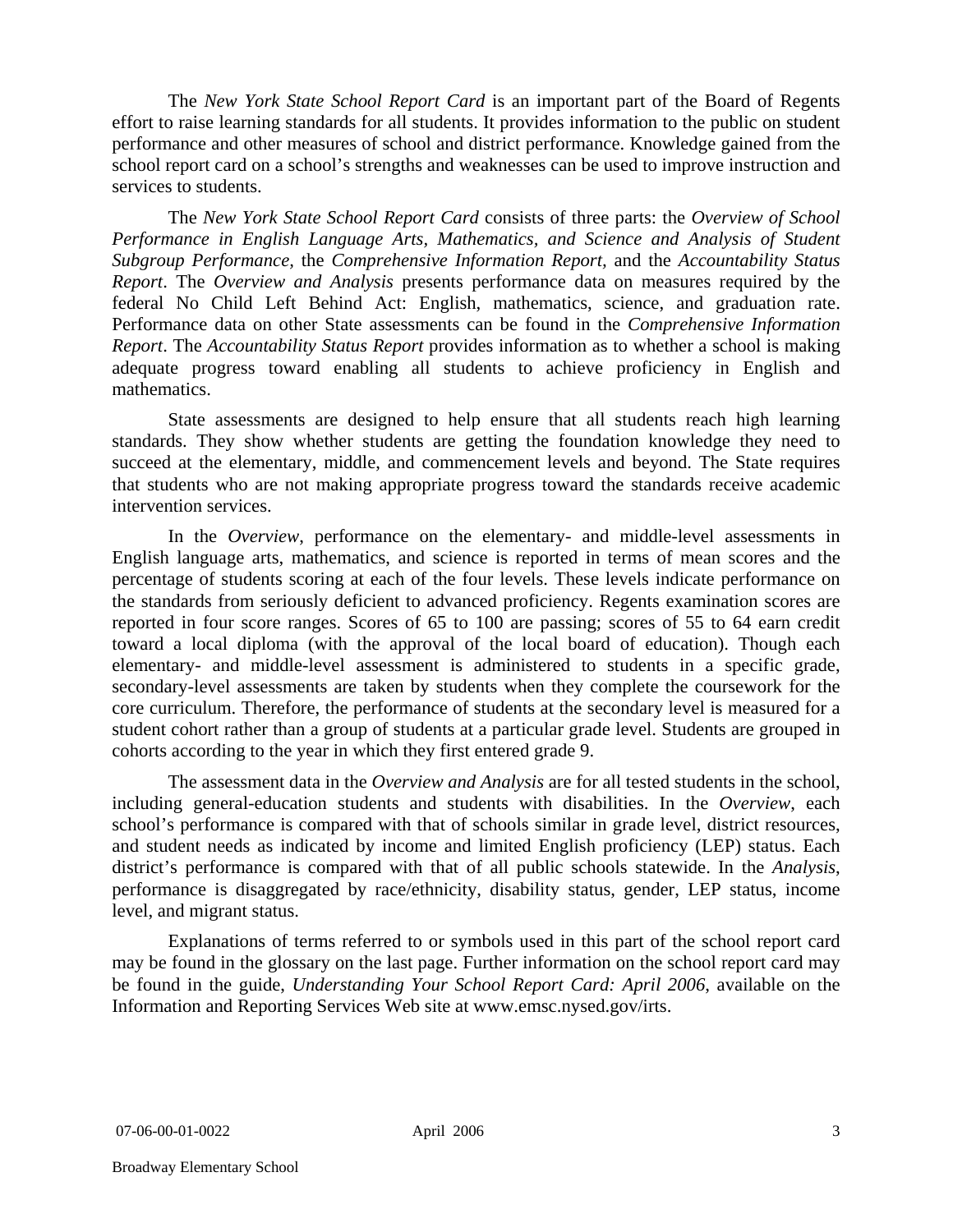# **Overview of School Performance in English Language Arts, Mathematics, and Science**

## **School Profile**

| Principal:<br>Pam Davis-Webb |             | (607)735-3600<br>Phone:   |
|------------------------------|-------------|---------------------------|
| <b>Organization</b>          | Grade Range | <b>Student Enrollment</b> |
| 2004-05                      | <b>PK-5</b> | 390                       |

| 2003–04 School District-wide Total Expenditure per Pupil | \$12,284 |
|----------------------------------------------------------|----------|
|----------------------------------------------------------|----------|

## **2004–05 Core Classes Taught by Highly Qualified Teachers\***

| <b>Total Number of</b><br><b>Core Classes</b> | <b>Percent Taught</b><br>by Highly<br>Qualified<br><b>Teachers</b> |
|-----------------------------------------------|--------------------------------------------------------------------|
| 37                                            | 100%                                                               |

\*To meet the federal definition of "highly qualified," public school teachers of core academic subjects must have at least a bachelor's degree and be State certified for and demonstrate subject matter competency in the core academic subject(s) they teach.

#### **2004–05 Teachers with No Valid Teaching Certificate\***

| <b>Total Number of</b><br><b>Teachers</b> | <b>Percent with No</b><br><b>Valid Teaching</b><br><b>Certificate</b> |
|-------------------------------------------|-----------------------------------------------------------------------|
| 30                                        | 0%                                                                    |
| $\mathbf{A}$<br>$\cdots$                  |                                                                       |

\*Includes teachers with a modified temporary license.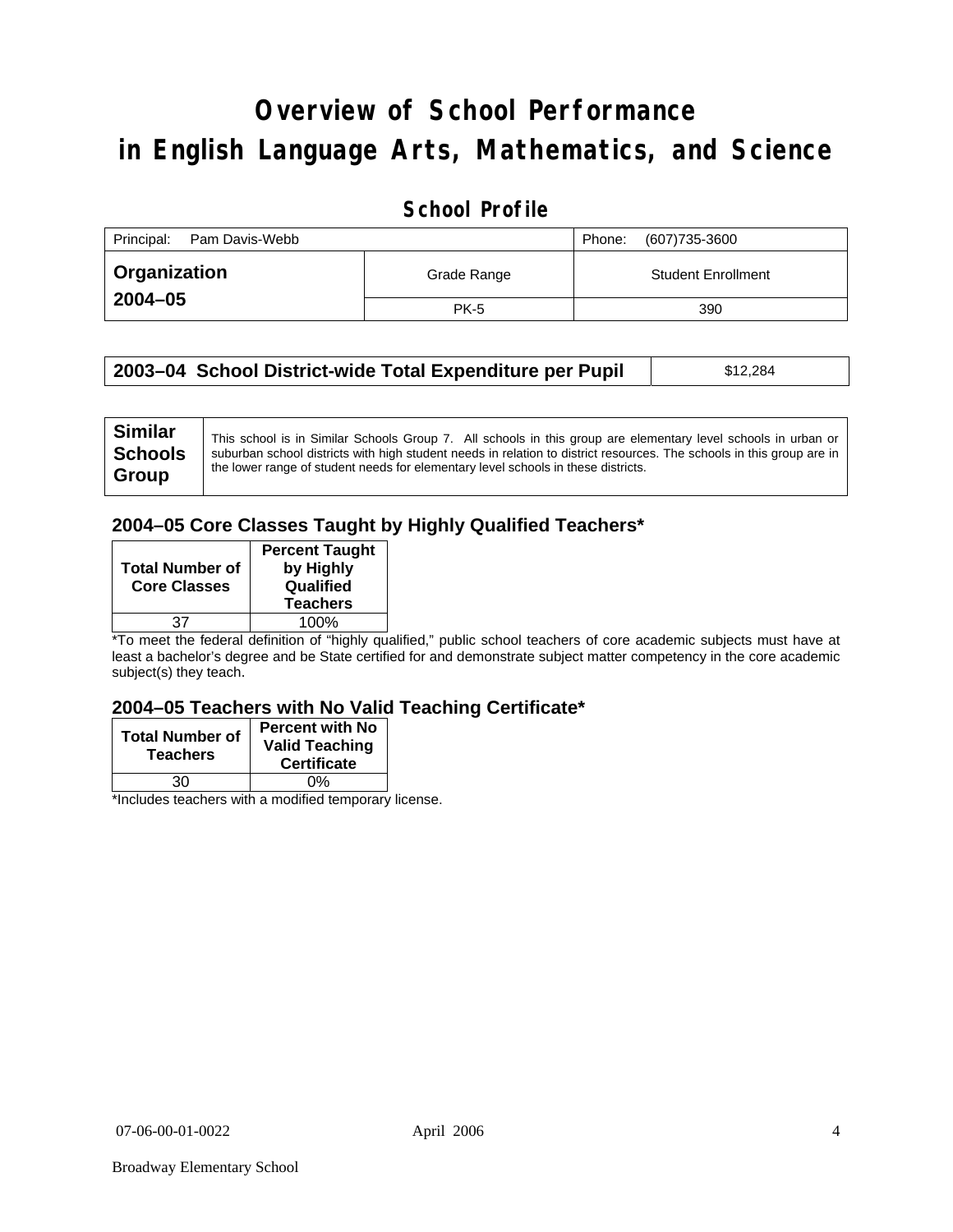English Language Arts



Percentages less than 0.51 will appear as zero because of rounding.

|                                             | <b>Counts of Students</b> |                    |                    |                    |                     |                   |
|---------------------------------------------|---------------------------|--------------------|--------------------|--------------------|---------------------|-------------------|
| <b>Performance at</b><br><b>This School</b> | Level 1<br>455-602        | Level 2<br>603-644 | Level 3<br>645-691 | Level 4<br>692-800 | <b>Total Tested</b> | <b>Mean Score</b> |
| Feb 2003                                    | 9                         | 31                 | 42                 | 11                 | 93                  | 650               |
| <b>Feb 2004</b>                             |                           | 34                 | 18                 |                    | 60                  | 633               |
| Feb 2005                                    |                           | 22                 | 34                 | 11                 | 68                  | 658               |

| Elementary-Level English Language Arts Levels — Listening, Reading, and Writing Standards |                                                                                                               |  |
|-------------------------------------------------------------------------------------------|---------------------------------------------------------------------------------------------------------------|--|
| Level 4                                                                                   | These students <b>exceed the standards</b> and are moving toward high performance on the Regents examination. |  |
| Level 3                                                                                   | These students meet the standards and, with continued steady growth, should pass the Regents examination.     |  |
| Level 2                                                                                   | These students need extra help to meet the standards and pass the Regents examination.                        |  |
| Level 1                                                                                   | These students have serious academic deficiencies.                                                            |  |

**Performance of Limited English Proficient Students Taking the New York State English as a Second Language Achievement Test (NYSESLAT) as the Measure of English Language Arts Achievement**

| Grade 4 | _evel ′ | Level 2 | Levels 3 & 4 | <b>Total Tested</b> |
|---------|---------|---------|--------------|---------------------|
| 2005    |         |         |              |                     |

## **Performance of Students with Severe Disabilities on the New York State Alternate Assessment (NYSAA) in English**

| <b>Elementary Level</b> | AA-Level | AA-Level 2 | AA-Level 3 | AA–Level 4 | <b>Total Tested</b> |
|-------------------------|----------|------------|------------|------------|---------------------|
| 2004-05                 |          |            |            |            |                     |

07-06-00-01-0022 April 2006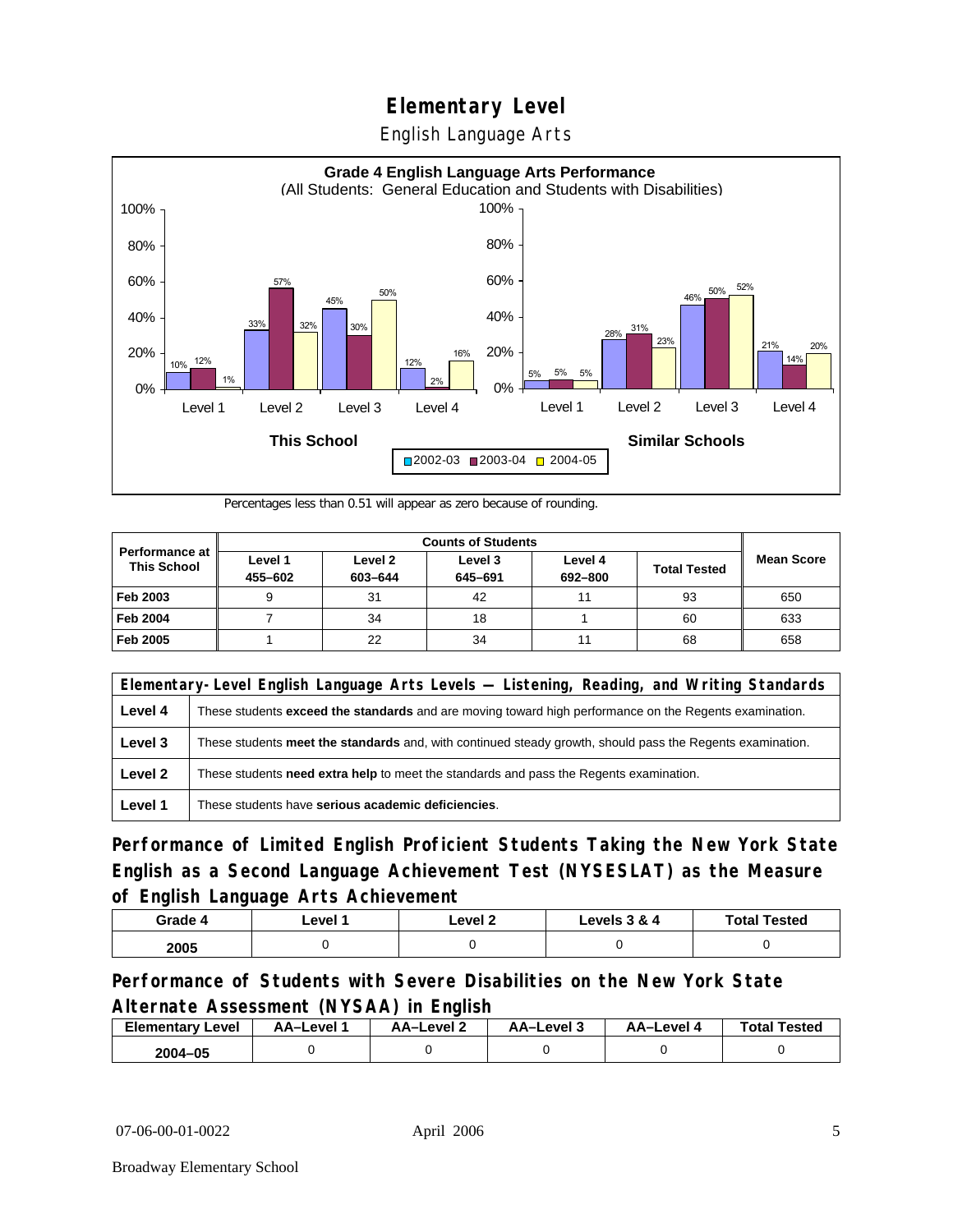## Mathematics



Percentages less than 0.51 will appear as zero because of rounding.

|                                             |                    |                    | <b>Counts of Students</b> |                    |                     |                   |
|---------------------------------------------|--------------------|--------------------|---------------------------|--------------------|---------------------|-------------------|
| <b>Performance at</b><br><b>This School</b> | Level 1<br>448-601 | Level 2<br>602-636 | Level 3<br>637-677        | Level 4<br>678-810 | <b>Total Tested</b> | <b>Mean Score</b> |
| <b>May 2003</b>                             |                    | 22                 | 58                        |                    | 90                  | 649               |
| <b>May 2004</b>                             |                    |                    | 38                        |                    | 57                  | 645               |
| <b>May 2005</b>                             |                    | 12                 | 37                        | 18                 | 67                  | 660               |

|         | Elementary-Level Mathematics Levels -                                                                         |  |  |
|---------|---------------------------------------------------------------------------------------------------------------|--|--|
|         | Knowledge, Reasoning, and Problem-Solving Standards                                                           |  |  |
| Level 4 | These students <b>exceed the standards</b> and are moving toward high performance on the Regents examination. |  |  |
| Level 3 | These students meet the standards and, with continued steady growth, should pass the Regents examination.     |  |  |
| Level 2 | These students <b>need extra help</b> to meet the standards and pass the Regents examination.                 |  |  |
| Level 1 | These students have serious academic deficiencies.                                                            |  |  |

## **Performance of Students with Severe Disabilities on the New York State Alternate Assessment (NYSAA) in Mathematics**

| Elementary<br>Level | AA–Level | – AA–Level ∠ | د AA–Level | AA-Level · | <b>Total Tested</b> |
|---------------------|----------|--------------|------------|------------|---------------------|
| 2004-05             |          |              |            |            |                     |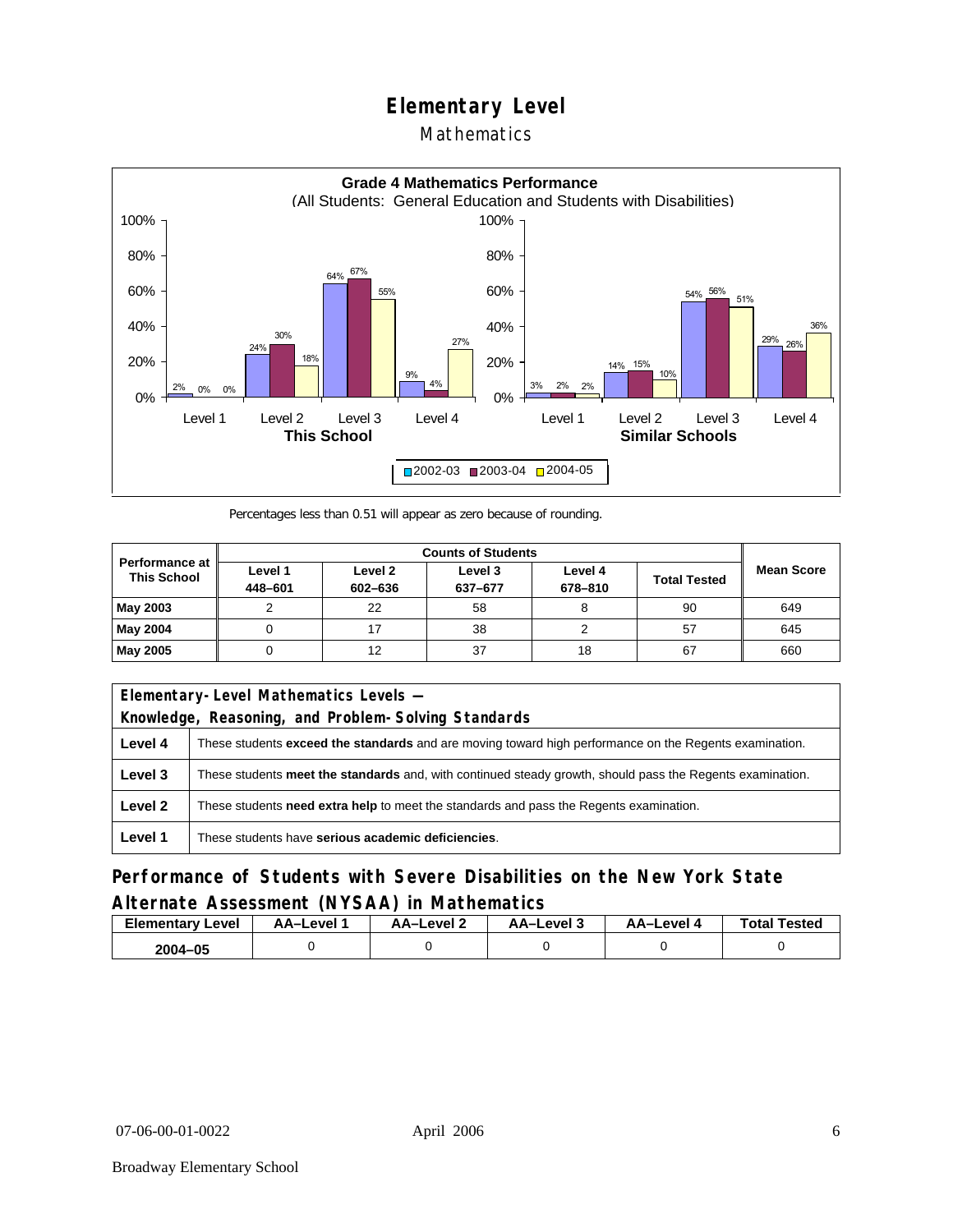Science\*



Percentages less than 0.51 will appear as zero because of rounding.

| <b>Performance at</b><br><b>This School</b> |                     |                      |                      |                   |                     |                   |
|---------------------------------------------|---------------------|----------------------|----------------------|-------------------|---------------------|-------------------|
|                                             | Level 1<br>$0 - 44$ | Level 2<br>$45 - 64$ | Level 3<br>$65 - 84$ | Level 4<br>85-100 | <b>Total Tested</b> | <b>Mean Score</b> |
| <b>May 2004</b>                             |                     | 16                   | 30                   |                   | 55                  | 67                |
| <b>May 2005</b>                             |                     | 15                   | 29                   | 22                | 67                  | 75                |

| Elementary-Level Science Levels -                   |                                                                                                               |  |  |  |  |  |  |
|-----------------------------------------------------|---------------------------------------------------------------------------------------------------------------|--|--|--|--|--|--|
| Knowledge, Reasoning, and Problem-Solving Standards |                                                                                                               |  |  |  |  |  |  |
| Level 4                                             | These students <b>exceed the standards</b> and are moving toward high performance on the Regents examination. |  |  |  |  |  |  |
| Level 3                                             | These students meet the standards and, with continued steady growth, should pass the Regents examination.     |  |  |  |  |  |  |
| Level 2                                             | These students <b>need extra help</b> to meet the standards and pass the Regents examination.                 |  |  |  |  |  |  |
| Level 1                                             | These students have serious academic deficiencies.                                                            |  |  |  |  |  |  |

### **Performance of Students with Severe Disabilities on the New York State Alternate Assessment (NYSAA) in Science**

| <b>Elementary Level</b> | <b>AA-Level</b> | AA–Level ∠ | - AA–Level | AA–Level 4 | <b>Total Tested</b> |
|-------------------------|-----------------|------------|------------|------------|---------------------|
| 2004-05                 |                 |            |            |            |                     |

\*Only two years of data are shown because a new assessment in elementary-level science was administered for the first time in 2003–04.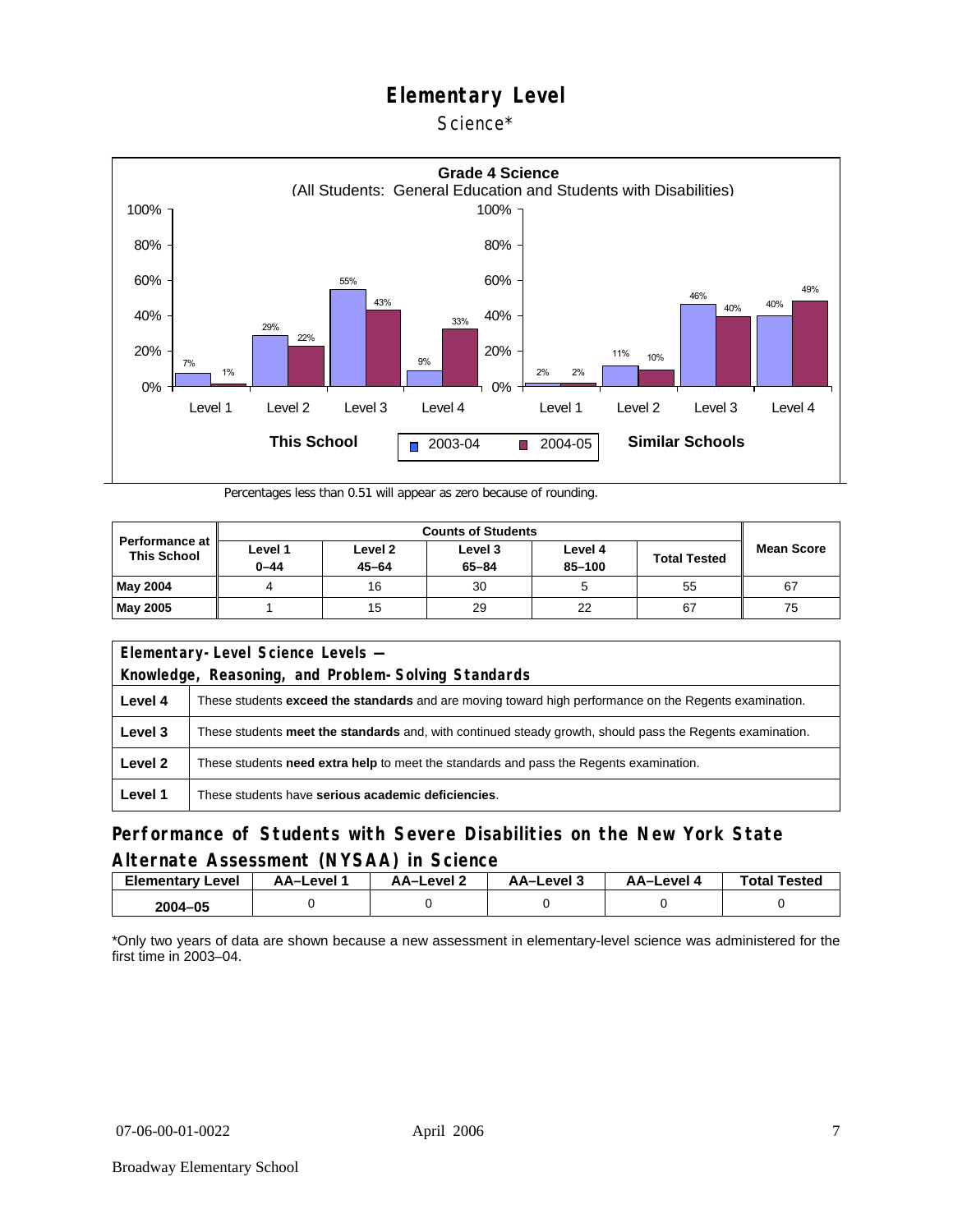# **Analysis of Student Subgroup Performance**

Historically, on State assessments the average performance of Black, Hispanic, and Native American students has been lower than that of White and Asian students. Similarly, students from lowincome families have not performed as well as those from higher income families. A high priority of the Board of Regents is to eliminate these gaps in student performance. In addition, Title I of the federal Elementary and Secondary Education Act includes explicit requirements "to ensure that students served by Title I are given the same opportunity to achieve to high standards and are held to the same high expectations as all students in each State."

This section of the school report card provides performance data for two years by racial/ethnic group, disability status, gender, English proficiency status, income level, and migrant status. The purpose of the student subgroup analyses is to determine if students who perform below the standards in any school tend to fall into particular groups, such as minority students, limited English proficient students, or economically disadvantaged students. If these analyses provide evidence that students in one of the groups achieve at a lower level than other students, the school and community should examine the reasons for this lower performance and make necessary changes in curriculum, instruction, and student support services to remedy these performance gaps. If your school did not report data for the 2004–05 school year for a subject and grade, a table showing data for subgroups in that subject and grade will not be included in the *Analysis*.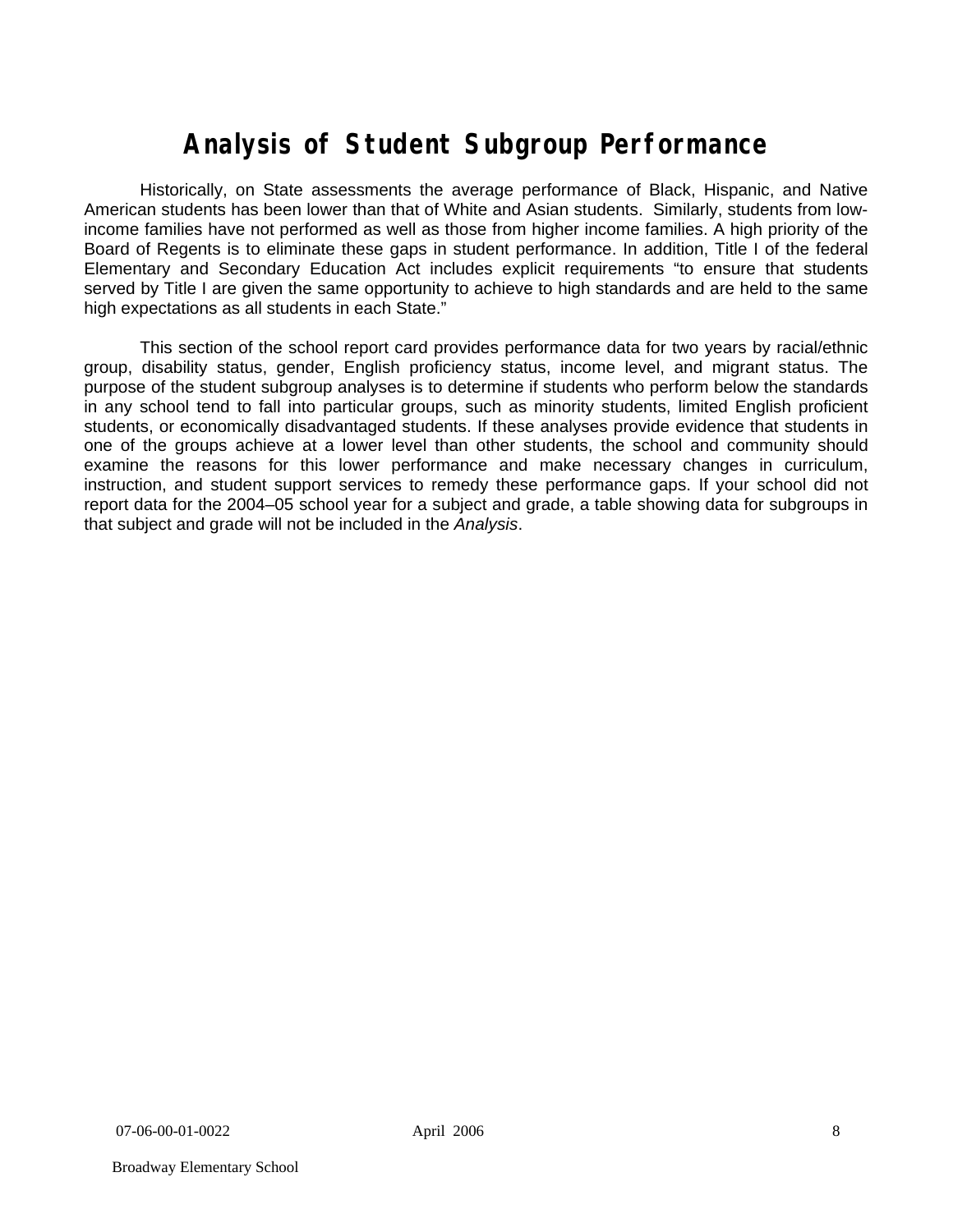# English Language Arts

|                                              |                                                                                   |         | ັ<br>2003-04 |              | 2004-05                                                           |         |         |     |  |
|----------------------------------------------|-----------------------------------------------------------------------------------|---------|--------------|--------------|-------------------------------------------------------------------|---------|---------|-----|--|
| <b>Student Subgroup</b>                      | <b>Percentages of Tested</b><br><b>Total</b><br><b>Students Scoring at Levels</b> |         |              | <b>Total</b> | <b>Percentages of Tested</b><br><b>Students Scoring at Levels</b> |         |         |     |  |
|                                              | <b>Tested</b>                                                                     | $2 - 4$ | $3 - 4$      | 4            | <b>Tested</b>                                                     | $2 - 4$ | $3 - 4$ | 4   |  |
| <b>Results by Race/Ethnicity</b>             |                                                                                   |         |              |              |                                                                   |         |         |     |  |
| American Indian/Alaskan Native               | 0                                                                                 | 0%      | 0%           | 0%           | $\mathbf 0$                                                       | 0%      | 0%      | 0%  |  |
| <b>Black</b>                                 | 2                                                                                 | s       | s            | s            | 7                                                                 | s       | s       | s   |  |
| Hispanic                                     | 0                                                                                 | 0%      | 0%           | 0%           | $\overline{2}$                                                    | s       | s       | s   |  |
| Asian or Pacific Islander                    | 0                                                                                 | 0%      | 0%           | 0%           | 0                                                                 | 0%      | 0%      | 0%  |  |
| White                                        | 58                                                                                | s       | s            | s            | 59                                                                | 98%     | 64%     | 15% |  |
| Total                                        | 60                                                                                | 88%     | 32%          | 2%           | 68                                                                | 99%     | 66%     | 16% |  |
| Small Group Totals (s)                       | 60                                                                                | 88%     | 32%          | 2%           | 9                                                                 | 100%    | 78%     | 22% |  |
| <b>Results by Disability Status</b>          |                                                                                   |         |              |              |                                                                   |         |         |     |  |
| General-education students                   | 49                                                                                | 96%     | 39%          | 2%           | 57                                                                | 98%     | 67%     | 16% |  |
| Students with disabilities                   | 11                                                                                | 55%     | 0%           | 0%           | 11                                                                | 100%    | 64%     | 18% |  |
| Total                                        | 60                                                                                | 88%     | 32%          | 2%           | 68                                                                | 99%     | 66%     | 16% |  |
| <b>Results by Gender</b>                     |                                                                                   |         |              |              |                                                                   |         |         |     |  |
| Female                                       | 27                                                                                | 89%     | 37%          | 0%           | 24                                                                | 100%    | 67%     | 25% |  |
| Male                                         | 33                                                                                | 88%     | 27%          | 3%           | 44                                                                | 98%     | 66%     | 11% |  |
| Total                                        | 60                                                                                | 88%     | 32%          | 2%           | 68                                                                | 99%     | 66%     | 16% |  |
| <b>Results by English Proficiency Status</b> |                                                                                   |         |              |              |                                                                   |         |         |     |  |
| English proficient                           | 60                                                                                | 88%     | 32%          | 2%           | 68                                                                | 99%     | 66%     | 16% |  |
| Limited English proficient                   | 0                                                                                 | 0%      | 0%           | 0%           | 0                                                                 | 0%      | 0%      | 0%  |  |
| Total                                        | 60                                                                                | 88%     | 32%          | 2%           | 68                                                                | 99%     | 66%     | 16% |  |
| <b>Results by Income Level</b>               |                                                                                   |         |              |              |                                                                   |         |         |     |  |
| Economically disadvantaged                   | 29                                                                                | 86%     | 28%          | 0%           | 42                                                                | 100%    | 76%     | 12% |  |
| Not disadvantaged                            | 31                                                                                | 90%     | 35%          | 3%           | 26                                                                | 96%     | 50%     | 23% |  |
| Total                                        | 60                                                                                | 88%     | 32%          | 2%           | 68                                                                | 99%     | 66%     | 16% |  |
| <b>Results by Migrant Status</b>             |                                                                                   |         |              |              |                                                                   |         |         |     |  |
| Migrant family                               | $\mathbf 0$                                                                       | 0%      | 0%           | 0%           | 0                                                                 | 0%      | 0%      | 0%  |  |
| Not migrant family                           | 60                                                                                | 88%     | 32%          | 2%           | 68                                                                | 99%     | 66%     | 16% |  |
| Total                                        | 60                                                                                | 88%     | 32%          | 2%           | 68                                                                | 99%     | 66%     | 16% |  |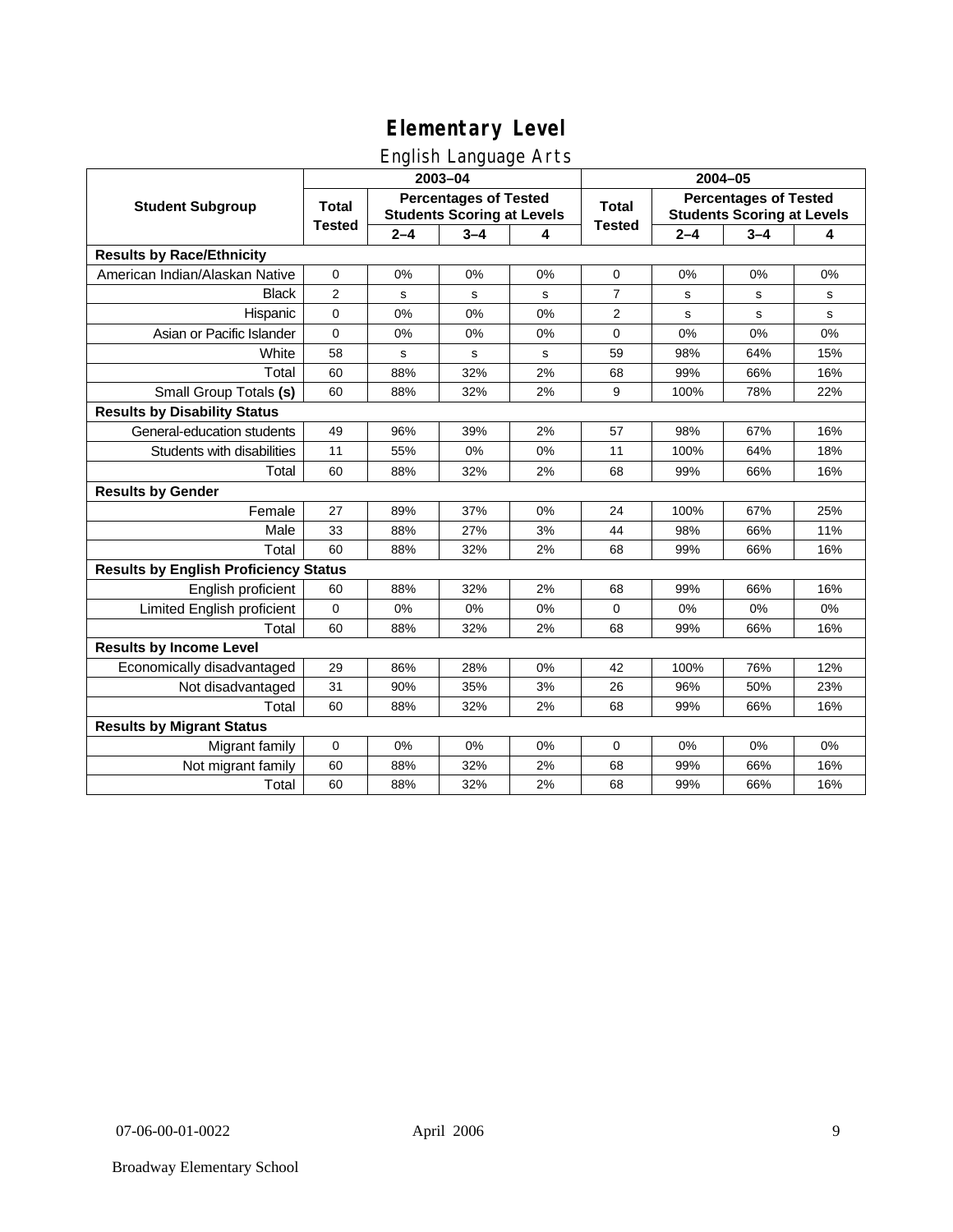## Mathematics

|                                              |                                                                                   |         | 2003-04     |              | 2004-05       |         |                                                                   |     |  |
|----------------------------------------------|-----------------------------------------------------------------------------------|---------|-------------|--------------|---------------|---------|-------------------------------------------------------------------|-----|--|
| <b>Student Subgroup</b>                      | <b>Percentages of Tested</b><br><b>Total</b><br><b>Students Scoring at Levels</b> |         |             | <b>Total</b> |               |         | <b>Percentages of Tested</b><br><b>Students Scoring at Levels</b> |     |  |
|                                              | <b>Tested</b>                                                                     | $2 - 4$ | $3 - 4$     | 4            | <b>Tested</b> | $2 - 4$ | $3 - 4$                                                           | 4   |  |
| <b>Results by Race/Ethnicity</b>             |                                                                                   |         |             |              |               |         |                                                                   |     |  |
| American Indian/Alaskan Native               | $\mathbf{0}$                                                                      | 0%      | 0%          | 0%           | $\Omega$      | 0%      | 0%                                                                | 0%  |  |
| <b>Black</b>                                 | $\overline{2}$                                                                    | s       | s           | s            | 5             | s       | s                                                                 | s   |  |
| Hispanic                                     | $\Omega$                                                                          | 0%      | 0%          | 0%           | 1             | s       | s                                                                 | s   |  |
| Asian or Pacific Islander                    | 0                                                                                 | 0%      | 0%          | 0%           | $\mathbf 0$   | 0%      | 0%                                                                | 0%  |  |
| White                                        | 55                                                                                | s       | $\mathbf s$ | s            | 61            | 100%    | 84%                                                               | 26% |  |
| Total                                        | 57                                                                                | 100%    | 70%         | 4%           | 67            | 100%    | 82%                                                               | 27% |  |
| Small Group Totals (s)                       | 57                                                                                | 100%    | 70%         | 4%           | 6             | 100%    | 67%                                                               | 33% |  |
| <b>Results by Disability Status</b>          |                                                                                   |         |             |              |               |         |                                                                   |     |  |
| General-education students                   | 48                                                                                | 100%    | 71%         | 2%           | 57            | 100%    | 86%                                                               | 28% |  |
| Students with disabilities                   | 9                                                                                 | 100%    | 67%         | 11%          | 10            | 100%    | 60%                                                               | 20% |  |
| Total                                        | 57                                                                                | 100%    | 70%         | 4%           | 67            | 100%    | 82%                                                               | 27% |  |
| <b>Results by Gender</b>                     |                                                                                   |         |             |              |               |         |                                                                   |     |  |
| Female                                       | 24                                                                                | 100%    | 71%         | 4%           | 25            | 100%    | 68%                                                               | 32% |  |
| Male                                         | 33                                                                                | 100%    | 70%         | 3%           | 42            | 100%    | 90%                                                               | 24% |  |
| Total                                        | 57                                                                                | 100%    | 70%         | 4%           | 67            | 100%    | 82%                                                               | 27% |  |
| <b>Results by English Proficiency Status</b> |                                                                                   |         |             |              |               |         |                                                                   |     |  |
| English proficient                           | 57                                                                                | 100%    | 70%         | 4%           | 67            | 100%    | 82%                                                               | 27% |  |
| Limited English proficient                   | 0                                                                                 | 0%      | 0%          | 0%           | $\mathbf 0$   | 0%      | 0%                                                                | 0%  |  |
| Total                                        | 57                                                                                | 100%    | 70%         | 4%           | 67            | 100%    | 82%                                                               | 27% |  |
| <b>Results by Income Level</b>               |                                                                                   |         |             |              |               |         |                                                                   |     |  |
| Economically disadvantaged                   | 26                                                                                | 100%    | 73%         | 4%           | 41            | 100%    | 85%                                                               | 27% |  |
| Not disadvantaged                            | 31                                                                                | 100%    | 68%         | 3%           | 26            | 100%    | 77%                                                               | 27% |  |
| Total                                        | 57                                                                                | 100%    | 70%         | 4%           | 67            | 100%    | 82%                                                               | 27% |  |
| <b>Results by Migrant Status</b>             |                                                                                   |         |             |              |               |         |                                                                   |     |  |
| Migrant family                               | 0                                                                                 | 0%      | 0%          | 0%           | $\mathbf 0$   | 0%      | 0%                                                                | 0%  |  |
| Not migrant family                           | 57                                                                                | 100%    | 70%         | 4%           | 67            | 100%    | 82%                                                               | 27% |  |
| Total                                        | 57                                                                                | 100%    | 70%         | 4%           | 67            | 100%    | 82%                                                               | 27% |  |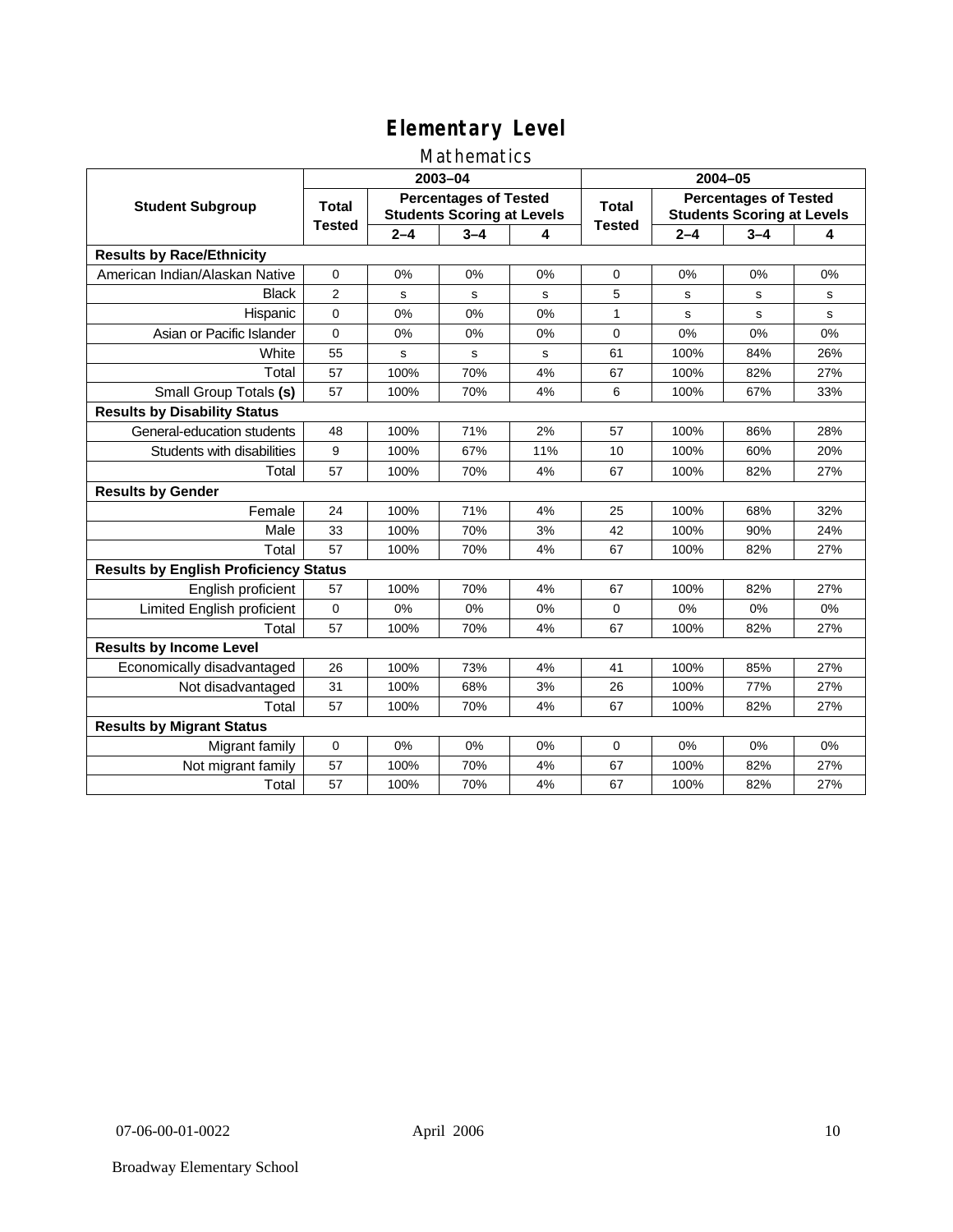#### **Science**

|                                              | 2003-04                                                                                            |         |         |                               |              | 2004-05                                                           |         |     |  |
|----------------------------------------------|----------------------------------------------------------------------------------------------------|---------|---------|-------------------------------|--------------|-------------------------------------------------------------------|---------|-----|--|
| <b>Student Subgroup</b>                      | <b>Percentages of Tested</b><br><b>Total</b><br><b>Students Scoring at Levels</b><br><b>Tested</b> |         |         | <b>Total</b><br><b>Tested</b> |              | <b>Percentages of Tested</b><br><b>Students Scoring at Levels</b> |         |     |  |
|                                              |                                                                                                    | $2 - 4$ | $3 - 4$ | 4                             |              | $2 - 4$                                                           | $3 - 4$ | 4   |  |
| <b>Results by Race/Ethnicity</b>             |                                                                                                    |         |         |                               |              |                                                                   |         |     |  |
| American Indian/Alaskan Native               | $\Omega$                                                                                           | 0%      | 0%      | 0%                            | $\Omega$     | 0%                                                                | 0%      | 0%  |  |
| <b>Black</b>                                 | $\overline{2}$                                                                                     | s       | s       | s                             | 5            | s                                                                 | s       | s   |  |
| Hispanic                                     | 0                                                                                                  | 0%      | 0%      | 0%                            | $\mathbf{1}$ | s                                                                 | s       | s   |  |
| Asian or Pacific Islander                    | 0                                                                                                  | 0%      | $0\%$   | 0%                            | $\mathbf 0$  | 0%                                                                | 0%      | 0%  |  |
| White                                        | 53                                                                                                 | s       | s       | s                             | 61           | 98%                                                               | 75%     | 33% |  |
| Total                                        | 55                                                                                                 | 93%     | 64%     | 9%                            | 67           | 99%                                                               | 76%     | 33% |  |
| Small Group Totals (s)                       | 55                                                                                                 | 93%     | 64%     | 9%                            | 6            | 100%                                                              | 83%     | 33% |  |
| <b>Results by Disability Status</b>          |                                                                                                    |         |         |                               |              |                                                                   |         |     |  |
| General-education students                   | 47                                                                                                 | 91%     | 66%     | 9%                            | 57           | 98%                                                               | 75%     | 33% |  |
| Students with disabilities                   | 8                                                                                                  | 100%    | 50%     | 13%                           | 10           | 100%                                                              | 80%     | 30% |  |
| Total                                        | 55                                                                                                 | 93%     | 64%     | 9%                            | 67           | 99%                                                               | 76%     | 33% |  |
| <b>Results by Gender</b>                     |                                                                                                    |         |         |                               |              |                                                                   |         |     |  |
| Female                                       | 23                                                                                                 | 91%     | 65%     | 4%                            | 25           | 100%                                                              | 64%     | 24% |  |
| Male                                         | 32                                                                                                 | 94%     | 63%     | 13%                           | 42           | 98%                                                               | 83%     | 38% |  |
| Total                                        | 55                                                                                                 | 93%     | 64%     | 9%                            | 67           | 99%                                                               | 76%     | 33% |  |
| <b>Results by English Proficiency Status</b> |                                                                                                    |         |         |                               |              |                                                                   |         |     |  |
| English proficient                           | 55                                                                                                 | 93%     | 64%     | 9%                            | 67           | 99%                                                               | 76%     | 33% |  |
| Limited English proficient                   | 0                                                                                                  | 0%      | 0%      | 0%                            | 0            | 0%                                                                | 0%      | 0%  |  |
| Total                                        | 55                                                                                                 | 93%     | 64%     | 9%                            | 67           | 99%                                                               | 76%     | 33% |  |
| <b>Results by Income Level</b>               |                                                                                                    |         |         |                               |              |                                                                   |         |     |  |
| Economically disadvantaged                   | 24                                                                                                 | 96%     | 63%     | 13%                           | 41           | 100%                                                              | 78%     | 32% |  |
| Not disadvantaged                            | 31                                                                                                 | 90%     | 65%     | 6%                            | 26           | 96%                                                               | 73%     | 35% |  |
| Total                                        | 55                                                                                                 | 93%     | 64%     | 9%                            | 67           | 99%                                                               | 76%     | 33% |  |
| <b>Results by Migrant Status</b>             |                                                                                                    |         |         |                               |              |                                                                   |         |     |  |
| Migrant family                               | 0                                                                                                  | 0%      | 0%      | 0%                            | 0            | 0%                                                                | 0%      | 0%  |  |
| Not migrant family                           | 55                                                                                                 | 93%     | 64%     | 9%                            | 67           | 99%                                                               | 76%     | 33% |  |
| Total                                        | 55                                                                                                 | 93%     | 64%     | 9%                            | 67           | 99%                                                               | 76%     | 33% |  |